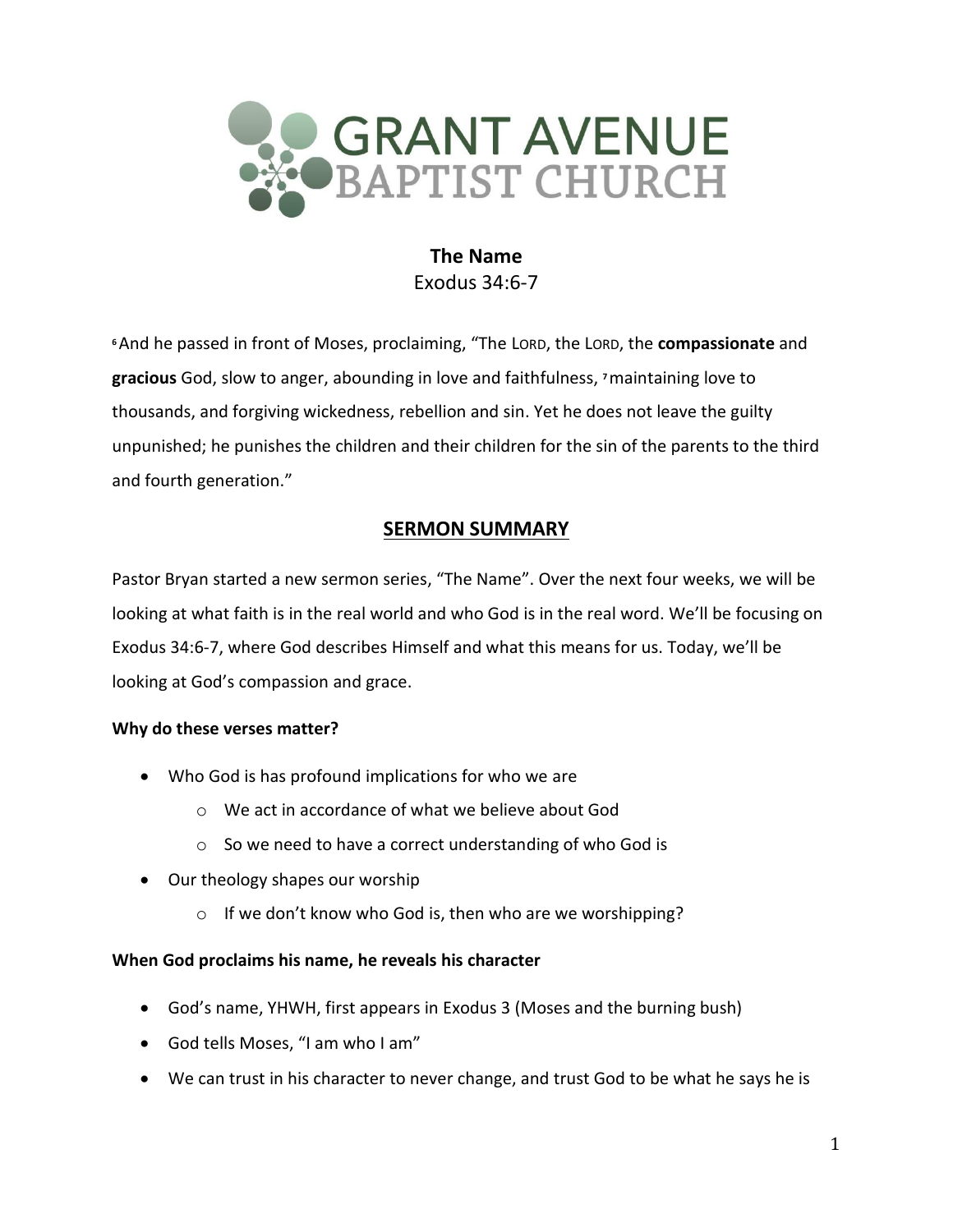### **The Character of God:**

- Compassionate: a feeling word
	- o God hurts for you, rejoices for you, feels your pain
	- o He is a relational God who responds to you
- Gracious: an action word
	- o Grace is receiving something you are not worthy of
	- $\circ$  The cross is the ultimate act of grace
- **God f***eels* **our pain and** *acts* **on our behalf**

### **Our Response:**

- Repent
- Be compassionate and gracious

# **DISCUSSION**

#### **Reminders for small group leaders:**

• We want everyone to interact with God's Word. Please have Bibles available for students who don't have one. We have a limited amount of Bibles available at church, so remind your people to bring theirs if they have one. Be sure to open up your Bibles together during small group!

• Set aside a time to pray for each other during every POD. Try not to rush through this time as it's good to have people pray for each other.

• Regularly recap how your POD is doing with your co-leaders. Are you meeting your goals? How can you help your people grow in relationship with God and with each other? Is there anyone in your POD who needs encouragement, prayer, or a meeting with one of you this week?

• The teaching happened on Sunday at church. The purpose of small groups is to ask two questions: 1) What is God saying to me in His Word?, 2) What is He asking me to do in response?

• Your role is to help everyone answer these two questions so that God can do His work of transforming hearts and lives.

\_\_\_\_\_\_\_\_\_\_\_\_\_\_\_\_\_\_\_\_\_\_\_\_\_\_\_\_\_\_\_\_\_\_\_\_\_\_\_\_\_\_\_\_\_\_\_\_\_\_\_\_\_\_\_\_\_\_\_\_\_\_\_\_\_\_\_\_\_\_\_\_\_\_\_\_\_\_\_\_\_\_\_\_\_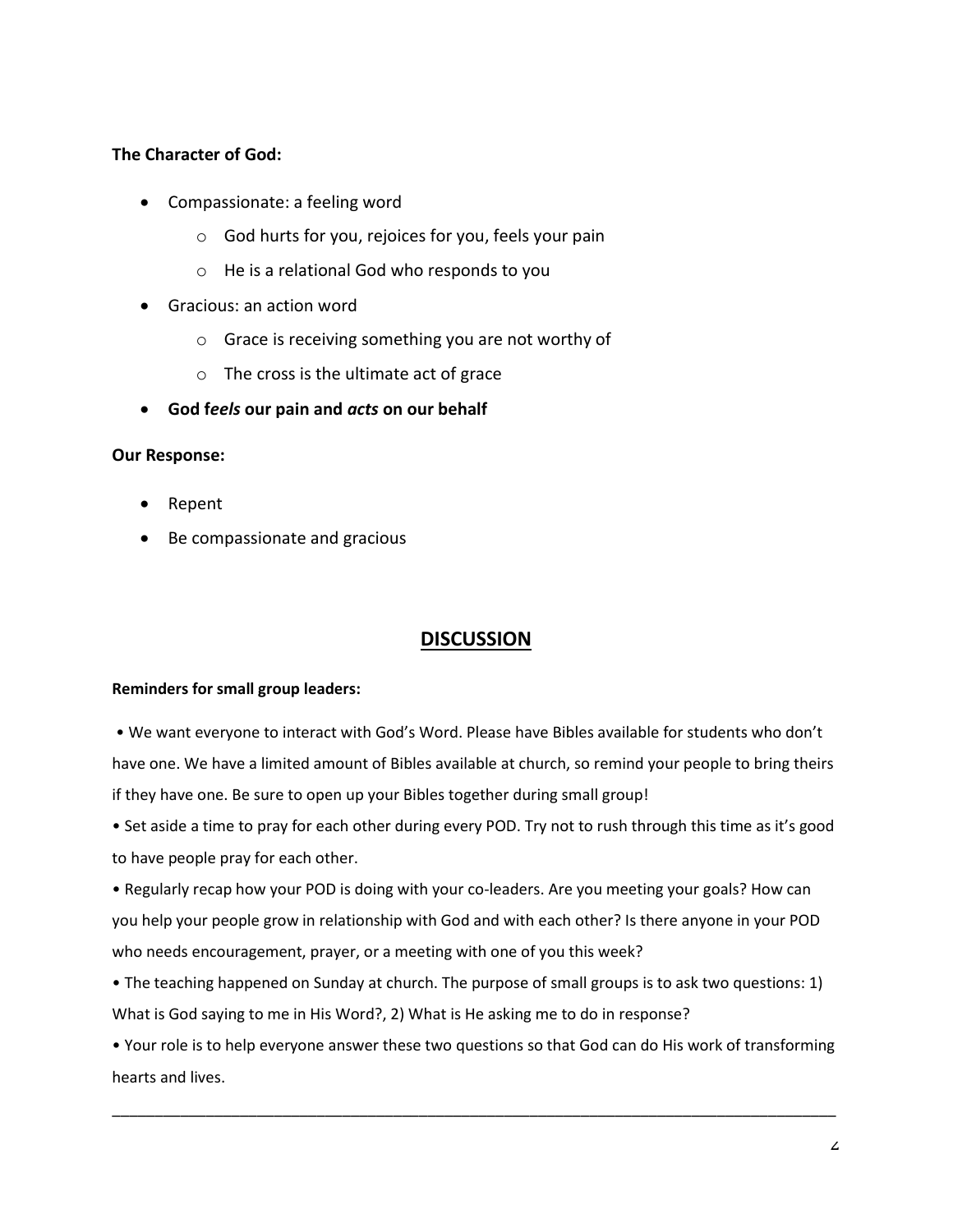RECAP with your co-leader/REFLECT by yourself

- What stood out to you/encouraged you/challenged you, etc from the message?
- What is the learning point and/or action point you want the people in your small group to leave with?
- How would you summarize the sermon in one or two sentences?

## **Questions**

#### **Choose (if any) questions that would be good for your group to discuss or make up your own!**

#### **Getting to know you:**

- What are some characteristics about yourself?
- What are some characteristics about God that first come to mind?

#### **Into the Bible:**

- Who God is has profound implications for who we are.
	- o What does this mean?
- We act in accordance to what we believe about God.
	- $\circ$  How have you created God in your own image in order to make him fit your needs or lifestyle?
	- o How can we get a correct understanding of God?
- Read Colossians 3:12. What is compassion and what does it look like to live it out in your life?
- How is God a compassionate God? Can you think of examples in the Bible or in your own life?
- Read 1 Corinthians 15:9-11. How has God's grace impacted your life?
- Read Luke 15:17-24. The son repented and returned home, and was shown grace and love.
	- o What does true repentance look like?
- What are ways we can be compassionate and gracious to others? Is there someone specific God is calling you to be compassionate and gracious to?
	- o Think of ways you can put this in action this week